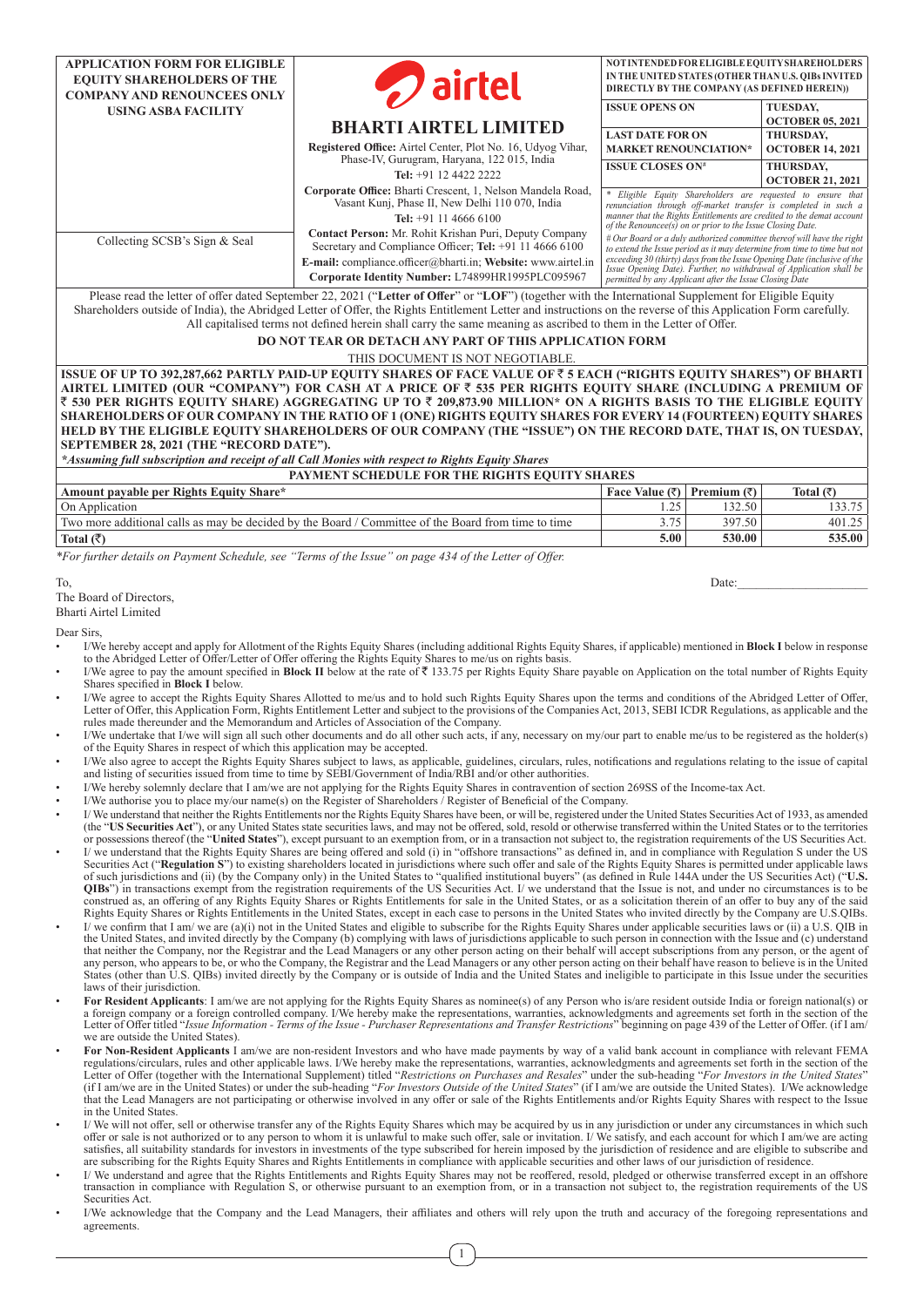## **1. NAME AND CONTACT DETAILS OF APPLICANT**

| <b>Name of Sole/First Applicant</b><br><b>Name of Second Applicant</b><br><b>Name of Third Applicant</b><br><b>Indian Address:</b><br>Email:<br>Telephone/Mobile No.<br>PERMANENT ACCOUNT NUMBER (PAN)<br>2.<br><b>Sole/First Applicant</b><br><b>Second Applicant</b><br><b>Third Applicant</b><br><b>TYPE OF APPLICANTS (Please tick <math>\checkmark</math>) :</b> Resident Non-Resident<br>3.<br>Note: Non-resident Applicants applying on non-repatriation basis should select "Resident".<br>DEPOSITORY ACCOUNT DETAILS : please provide your DP ID and Client ID (Please tick √ for NSDL or CDSL) : □ NSDL<br>4.<br>For NSDL enter 8 digit DP ID followed by 8 digit Client ID / For CDSL enter 16 digit Client ID.<br>Note: Allotment of Rights Equity Shares shall be made in dematerialized form only.<br><b>APPLICATION DETAILS</b><br>5.<br>Rights Equity Shares (Including additional Rights Equity Shares) applied for [I]<br>$($ ₹ in Figures)<br>PAYMENT DETAILS [IN CAPITAL LETTERS]<br>6.<br>Amount blocked $($ math>\bar{z} in figures) :<br>ASBA BANK Account No.<br>I/We authorise the SCSB to block the amount specified above as part of the ASBA process. I/We confirm that I/we are making the payment towards my/our<br>Application through my/ our bank account only and not using any third party bank account for making such payment. Further, I/we confirm that the ASBA<br>Account is held in my/our own name.<br>I/We understand that on Application, Investors will have to pay $\bar{\tau}$ 133.75 per Rights Equity Share, which constitutes 25% of the Issue Price and the balance<br>₹401.25 per Rights Equity Share, which constitutes 75% of the Issue Price, will have to be paid, on two more additional calls as may be decided by the Board<br>/ Committee of the Board from time to time. Further, I/we understand that Rights Equity Shares in respect of which the Calls payable remain unpaid may be<br>forfeited, at any time after the due date for payment of the balance amount due in accordance with the Companies Act, 2013 and the Articles of Association. | Total amount payable on application at $\overline{\tau}$ 133.75 per Rights Equity Share $\left  \Pi \right  = \left  \Pi \right  \times \overline{\tau}$ 133.75 |  |                                           |  | $(3\overline{5})$ in words) |                        |                                             |  | $($ ₹ in Words) |  |  |                            | <b>CDSL</b>                   |  |
|---------------------------------------------------------------------------------------------------------------------------------------------------------------------------------------------------------------------------------------------------------------------------------------------------------------------------------------------------------------------------------------------------------------------------------------------------------------------------------------------------------------------------------------------------------------------------------------------------------------------------------------------------------------------------------------------------------------------------------------------------------------------------------------------------------------------------------------------------------------------------------------------------------------------------------------------------------------------------------------------------------------------------------------------------------------------------------------------------------------------------------------------------------------------------------------------------------------------------------------------------------------------------------------------------------------------------------------------------------------------------------------------------------------------------------------------------------------------------------------------------------------------------------------------------------------------------------------------------------------------------------------------------------------------------------------------------------------------------------------------------------------------------------------------------------------------------------------------------------------------------------------------------------------------------------------------------------------------------------------------------------------------------------------------------------------------------------------------------------------------|-----------------------------------------------------------------------------------------------------------------------------------------------------------------|--|-------------------------------------------|--|-----------------------------|------------------------|---------------------------------------------|--|-----------------|--|--|----------------------------|-------------------------------|--|
|                                                                                                                                                                                                                                                                                                                                                                                                                                                                                                                                                                                                                                                                                                                                                                                                                                                                                                                                                                                                                                                                                                                                                                                                                                                                                                                                                                                                                                                                                                                                                                                                                                                                                                                                                                                                                                                                                                                                                                                                                                                                                                                     |                                                                                                                                                                 |  |                                           |  |                             |                        |                                             |  |                 |  |  |                            |                               |  |
|                                                                                                                                                                                                                                                                                                                                                                                                                                                                                                                                                                                                                                                                                                                                                                                                                                                                                                                                                                                                                                                                                                                                                                                                                                                                                                                                                                                                                                                                                                                                                                                                                                                                                                                                                                                                                                                                                                                                                                                                                                                                                                                     |                                                                                                                                                                 |  |                                           |  |                             |                        |                                             |  |                 |  |  |                            |                               |  |
|                                                                                                                                                                                                                                                                                                                                                                                                                                                                                                                                                                                                                                                                                                                                                                                                                                                                                                                                                                                                                                                                                                                                                                                                                                                                                                                                                                                                                                                                                                                                                                                                                                                                                                                                                                                                                                                                                                                                                                                                                                                                                                                     |                                                                                                                                                                 |  |                                           |  |                             |                        |                                             |  |                 |  |  |                            |                               |  |
|                                                                                                                                                                                                                                                                                                                                                                                                                                                                                                                                                                                                                                                                                                                                                                                                                                                                                                                                                                                                                                                                                                                                                                                                                                                                                                                                                                                                                                                                                                                                                                                                                                                                                                                                                                                                                                                                                                                                                                                                                                                                                                                     |                                                                                                                                                                 |  |                                           |  |                             |                        |                                             |  |                 |  |  |                            |                               |  |
|                                                                                                                                                                                                                                                                                                                                                                                                                                                                                                                                                                                                                                                                                                                                                                                                                                                                                                                                                                                                                                                                                                                                                                                                                                                                                                                                                                                                                                                                                                                                                                                                                                                                                                                                                                                                                                                                                                                                                                                                                                                                                                                     |                                                                                                                                                                 |  |                                           |  |                             |                        |                                             |  |                 |  |  |                            |                               |  |
|                                                                                                                                                                                                                                                                                                                                                                                                                                                                                                                                                                                                                                                                                                                                                                                                                                                                                                                                                                                                                                                                                                                                                                                                                                                                                                                                                                                                                                                                                                                                                                                                                                                                                                                                                                                                                                                                                                                                                                                                                                                                                                                     |                                                                                                                                                                 |  |                                           |  |                             |                        |                                             |  |                 |  |  |                            |                               |  |
|                                                                                                                                                                                                                                                                                                                                                                                                                                                                                                                                                                                                                                                                                                                                                                                                                                                                                                                                                                                                                                                                                                                                                                                                                                                                                                                                                                                                                                                                                                                                                                                                                                                                                                                                                                                                                                                                                                                                                                                                                                                                                                                     |                                                                                                                                                                 |  |                                           |  |                             |                        |                                             |  |                 |  |  |                            |                               |  |
|                                                                                                                                                                                                                                                                                                                                                                                                                                                                                                                                                                                                                                                                                                                                                                                                                                                                                                                                                                                                                                                                                                                                                                                                                                                                                                                                                                                                                                                                                                                                                                                                                                                                                                                                                                                                                                                                                                                                                                                                                                                                                                                     |                                                                                                                                                                 |  |                                           |  |                             |                        |                                             |  |                 |  |  |                            |                               |  |
|                                                                                                                                                                                                                                                                                                                                                                                                                                                                                                                                                                                                                                                                                                                                                                                                                                                                                                                                                                                                                                                                                                                                                                                                                                                                                                                                                                                                                                                                                                                                                                                                                                                                                                                                                                                                                                                                                                                                                                                                                                                                                                                     |                                                                                                                                                                 |  |                                           |  |                             |                        |                                             |  |                 |  |  |                            |                               |  |
|                                                                                                                                                                                                                                                                                                                                                                                                                                                                                                                                                                                                                                                                                                                                                                                                                                                                                                                                                                                                                                                                                                                                                                                                                                                                                                                                                                                                                                                                                                                                                                                                                                                                                                                                                                                                                                                                                                                                                                                                                                                                                                                     |                                                                                                                                                                 |  |                                           |  |                             |                        |                                             |  |                 |  |  |                            |                               |  |
|                                                                                                                                                                                                                                                                                                                                                                                                                                                                                                                                                                                                                                                                                                                                                                                                                                                                                                                                                                                                                                                                                                                                                                                                                                                                                                                                                                                                                                                                                                                                                                                                                                                                                                                                                                                                                                                                                                                                                                                                                                                                                                                     |                                                                                                                                                                 |  |                                           |  |                             |                        |                                             |  |                 |  |  |                            |                               |  |
|                                                                                                                                                                                                                                                                                                                                                                                                                                                                                                                                                                                                                                                                                                                                                                                                                                                                                                                                                                                                                                                                                                                                                                                                                                                                                                                                                                                                                                                                                                                                                                                                                                                                                                                                                                                                                                                                                                                                                                                                                                                                                                                     |                                                                                                                                                                 |  |                                           |  |                             |                        |                                             |  |                 |  |  |                            |                               |  |
|                                                                                                                                                                                                                                                                                                                                                                                                                                                                                                                                                                                                                                                                                                                                                                                                                                                                                                                                                                                                                                                                                                                                                                                                                                                                                                                                                                                                                                                                                                                                                                                                                                                                                                                                                                                                                                                                                                                                                                                                                                                                                                                     |                                                                                                                                                                 |  |                                           |  |                             |                        |                                             |  |                 |  |  |                            |                               |  |
|                                                                                                                                                                                                                                                                                                                                                                                                                                                                                                                                                                                                                                                                                                                                                                                                                                                                                                                                                                                                                                                                                                                                                                                                                                                                                                                                                                                                                                                                                                                                                                                                                                                                                                                                                                                                                                                                                                                                                                                                                                                                                                                     |                                                                                                                                                                 |  |                                           |  |                             |                        |                                             |  |                 |  |  |                            |                               |  |
|                                                                                                                                                                                                                                                                                                                                                                                                                                                                                                                                                                                                                                                                                                                                                                                                                                                                                                                                                                                                                                                                                                                                                                                                                                                                                                                                                                                                                                                                                                                                                                                                                                                                                                                                                                                                                                                                                                                                                                                                                                                                                                                     |                                                                                                                                                                 |  |                                           |  |                             |                        |                                             |  |                 |  |  |                            |                               |  |
|                                                                                                                                                                                                                                                                                                                                                                                                                                                                                                                                                                                                                                                                                                                                                                                                                                                                                                                                                                                                                                                                                                                                                                                                                                                                                                                                                                                                                                                                                                                                                                                                                                                                                                                                                                                                                                                                                                                                                                                                                                                                                                                     |                                                                                                                                                                 |  |                                           |  |                             |                        |                                             |  |                 |  |  |                            |                               |  |
|                                                                                                                                                                                                                                                                                                                                                                                                                                                                                                                                                                                                                                                                                                                                                                                                                                                                                                                                                                                                                                                                                                                                                                                                                                                                                                                                                                                                                                                                                                                                                                                                                                                                                                                                                                                                                                                                                                                                                                                                                                                                                                                     |                                                                                                                                                                 |  |                                           |  |                             |                        |                                             |  |                 |  |  |                            |                               |  |
|                                                                                                                                                                                                                                                                                                                                                                                                                                                                                                                                                                                                                                                                                                                                                                                                                                                                                                                                                                                                                                                                                                                                                                                                                                                                                                                                                                                                                                                                                                                                                                                                                                                                                                                                                                                                                                                                                                                                                                                                                                                                                                                     |                                                                                                                                                                 |  |                                           |  |                             |                        |                                             |  |                 |  |  |                            |                               |  |
|                                                                                                                                                                                                                                                                                                                                                                                                                                                                                                                                                                                                                                                                                                                                                                                                                                                                                                                                                                                                                                                                                                                                                                                                                                                                                                                                                                                                                                                                                                                                                                                                                                                                                                                                                                                                                                                                                                                                                                                                                                                                                                                     |                                                                                                                                                                 |  |                                           |  |                             |                        |                                             |  |                 |  |  |                            |                               |  |
|                                                                                                                                                                                                                                                                                                                                                                                                                                                                                                                                                                                                                                                                                                                                                                                                                                                                                                                                                                                                                                                                                                                                                                                                                                                                                                                                                                                                                                                                                                                                                                                                                                                                                                                                                                                                                                                                                                                                                                                                                                                                                                                     |                                                                                                                                                                 |  |                                           |  |                             |                        |                                             |  |                 |  |  |                            |                               |  |
|                                                                                                                                                                                                                                                                                                                                                                                                                                                                                                                                                                                                                                                                                                                                                                                                                                                                                                                                                                                                                                                                                                                                                                                                                                                                                                                                                                                                                                                                                                                                                                                                                                                                                                                                                                                                                                                                                                                                                                                                                                                                                                                     |                                                                                                                                                                 |  |                                           |  |                             |                        |                                             |  |                 |  |  |                            |                               |  |
|                                                                                                                                                                                                                                                                                                                                                                                                                                                                                                                                                                                                                                                                                                                                                                                                                                                                                                                                                                                                                                                                                                                                                                                                                                                                                                                                                                                                                                                                                                                                                                                                                                                                                                                                                                                                                                                                                                                                                                                                                                                                                                                     |                                                                                                                                                                 |  |                                           |  |                             |                        |                                             |  |                 |  |  |                            |                               |  |
|                                                                                                                                                                                                                                                                                                                                                                                                                                                                                                                                                                                                                                                                                                                                                                                                                                                                                                                                                                                                                                                                                                                                                                                                                                                                                                                                                                                                                                                                                                                                                                                                                                                                                                                                                                                                                                                                                                                                                                                                                                                                                                                     |                                                                                                                                                                 |  |                                           |  |                             |                        |                                             |  |                 |  |  |                            |                               |  |
|                                                                                                                                                                                                                                                                                                                                                                                                                                                                                                                                                                                                                                                                                                                                                                                                                                                                                                                                                                                                                                                                                                                                                                                                                                                                                                                                                                                                                                                                                                                                                                                                                                                                                                                                                                                                                                                                                                                                                                                                                                                                                                                     |                                                                                                                                                                 |  |                                           |  |                             |                        |                                             |  |                 |  |  |                            |                               |  |
|                                                                                                                                                                                                                                                                                                                                                                                                                                                                                                                                                                                                                                                                                                                                                                                                                                                                                                                                                                                                                                                                                                                                                                                                                                                                                                                                                                                                                                                                                                                                                                                                                                                                                                                                                                                                                                                                                                                                                                                                                                                                                                                     |                                                                                                                                                                 |  |                                           |  |                             |                        |                                             |  |                 |  |  |                            |                               |  |
| <b>SIGNATURE OF ASBA BANK ACCOUNT HOLDER</b>                                                                                                                                                                                                                                                                                                                                                                                                                                                                                                                                                                                                                                                                                                                                                                                                                                                                                                                                                                                                                                                                                                                                                                                                                                                                                                                                                                                                                                                                                                                                                                                                                                                                                                                                                                                                                                                                                                                                                                                                                                                                        |                                                                                                                                                                 |  |                                           |  |                             |                        |                                             |  |                 |  |  |                            |                               |  |
|                                                                                                                                                                                                                                                                                                                                                                                                                                                                                                                                                                                                                                                                                                                                                                                                                                                                                                                                                                                                                                                                                                                                                                                                                                                                                                                                                                                                                                                                                                                                                                                                                                                                                                                                                                                                                                                                                                                                                                                                                                                                                                                     |                                                                                                                                                                 |  |                                           |  |                             |                        |                                             |  |                 |  |  |                            |                               |  |
| Sole/First Account Holder<br>Note: Signature(s) as per the specimen recorded with the SCSB. In case of joint shareholders, all the joint shareholders must sign in the same sequence as per                                                                                                                                                                                                                                                                                                                                                                                                                                                                                                                                                                                                                                                                                                                                                                                                                                                                                                                                                                                                                                                                                                                                                                                                                                                                                                                                                                                                                                                                                                                                                                                                                                                                                                                                                                                                                                                                                                                         |                                                                                                                                                                 |  |                                           |  |                             |                        | Second Joint Account Holder                 |  |                 |  |  | Third Joint Account Holder |                               |  |
| specimen recorded with the SCSB.                                                                                                                                                                                                                                                                                                                                                                                                                                                                                                                                                                                                                                                                                                                                                                                                                                                                                                                                                                                                                                                                                                                                                                                                                                                                                                                                                                                                                                                                                                                                                                                                                                                                                                                                                                                                                                                                                                                                                                                                                                                                                    |                                                                                                                                                                 |  |                                           |  |                             |                        |                                             |  |                 |  |  |                            |                               |  |
| SIGNATURE OF APPLICANT(S)<br>7.                                                                                                                                                                                                                                                                                                                                                                                                                                                                                                                                                                                                                                                                                                                                                                                                                                                                                                                                                                                                                                                                                                                                                                                                                                                                                                                                                                                                                                                                                                                                                                                                                                                                                                                                                                                                                                                                                                                                                                                                                                                                                     |                                                                                                                                                                 |  |                                           |  |                             |                        |                                             |  |                 |  |  |                            |                               |  |
| I/We hereby confirm that I/we have read, understood and accept the terms and conditions of this Application Form, Rights Entitlement Letter, Abridged Letter<br>of Offer and Letter of Offer. I/we hereby confirm that I/we have read the Instructions for filling up this Application Form given overleaf. I/We understand that<br>in case of Allotment of Rights Equity Shares to me/us, my/our beneficiary account as mentioned in this Application Form would get credited to the extent of<br>allotted Rights Equity Shares.                                                                                                                                                                                                                                                                                                                                                                                                                                                                                                                                                                                                                                                                                                                                                                                                                                                                                                                                                                                                                                                                                                                                                                                                                                                                                                                                                                                                                                                                                                                                                                                   |                                                                                                                                                                 |  |                                           |  |                             |                        |                                             |  |                 |  |  |                            |                               |  |
|                                                                                                                                                                                                                                                                                                                                                                                                                                                                                                                                                                                                                                                                                                                                                                                                                                                                                                                                                                                                                                                                                                                                                                                                                                                                                                                                                                                                                                                                                                                                                                                                                                                                                                                                                                                                                                                                                                                                                                                                                                                                                                                     |                                                                                                                                                                 |  |                                           |  |                             |                        |                                             |  |                 |  |  |                            |                               |  |
| Sole/First Applicant<br>Note: Signature(s) as per the specimen recorded with the Depository. In case of joint shareholders, all the joint shareholders must sign in the same sequence as                                                                                                                                                                                                                                                                                                                                                                                                                                                                                                                                                                                                                                                                                                                                                                                                                                                                                                                                                                                                                                                                                                                                                                                                                                                                                                                                                                                                                                                                                                                                                                                                                                                                                                                                                                                                                                                                                                                            |                                                                                                                                                                 |  |                                           |  |                             | Second Joint Applicant |                                             |  |                 |  |  | Third Joint Applicant      |                               |  |
| per specimen recorded with the Depository.                                                                                                                                                                                                                                                                                                                                                                                                                                                                                                                                                                                                                                                                                                                                                                                                                                                                                                                                                                                                                                                                                                                                                                                                                                                                                                                                                                                                                                                                                                                                                                                                                                                                                                                                                                                                                                                                                                                                                                                                                                                                          |                                                                                                                                                                 |  |                                           |  |                             |                        |                                             |  |                 |  |  |                            |                               |  |
|                                                                                                                                                                                                                                                                                                                                                                                                                                                                                                                                                                                                                                                                                                                                                                                                                                                                                                                                                                                                                                                                                                                                                                                                                                                                                                                                                                                                                                                                                                                                                                                                                                                                                                                                                                                                                                                                                                                                                                                                                                                                                                                     |                                                                                                                                                                 |  |                                           |  |                             |                        | <b>BHARTI AIRTEL LIMITED - RIGHTS ISSUE</b> |  |                 |  |  |                            |                               |  |
| <b>Received from</b>                                                                                                                                                                                                                                                                                                                                                                                                                                                                                                                                                                                                                                                                                                                                                                                                                                                                                                                                                                                                                                                                                                                                                                                                                                                                                                                                                                                                                                                                                                                                                                                                                                                                                                                                                                                                                                                                                                                                                                                                                                                                                                |                                                                                                                                                                 |  |                                           |  |                             |                        |                                             |  |                 |  |  |                            |                               |  |
| PAN                                                                                                                                                                                                                                                                                                                                                                                                                                                                                                                                                                                                                                                                                                                                                                                                                                                                                                                                                                                                                                                                                                                                                                                                                                                                                                                                                                                                                                                                                                                                                                                                                                                                                                                                                                                                                                                                                                                                                                                                                                                                                                                 |                                                                                                                                                                 |  | <b>ACKNOWLEDGEMENT SLIP FOR APPLICANT</b> |  |                             |                        |                                             |  |                 |  |  |                            |                               |  |
| <b>DP ID and Client ID</b>                                                                                                                                                                                                                                                                                                                                                                                                                                                                                                                                                                                                                                                                                                                                                                                                                                                                                                                                                                                                                                                                                                                                                                                                                                                                                                                                                                                                                                                                                                                                                                                                                                                                                                                                                                                                                                                                                                                                                                                                                                                                                          |                                                                                                                                                                 |  |                                           |  |                             |                        |                                             |  |                 |  |  |                            | APPLICATION FORM NO.          |  |
|                                                                                                                                                                                                                                                                                                                                                                                                                                                                                                                                                                                                                                                                                                                                                                                                                                                                                                                                                                                                                                                                                                                                                                                                                                                                                                                                                                                                                                                                                                                                                                                                                                                                                                                                                                                                                                                                                                                                                                                                                                                                                                                     |                                                                                                                                                                 |  |                                           |  |                             |                        |                                             |  |                 |  |  |                            | Collecting SCSB's Sign & Seal |  |

|   | i, |
|---|----|
|   |    |
| I |    |
|   |    |
|   |    |

**ASBA Account No.** Date \_\_\_\_\_\_\_\_\_\_\_\_\_\_\_\_\_\_\_\_\_\_\_\_

**Tel. / Mobile No. Email Id:**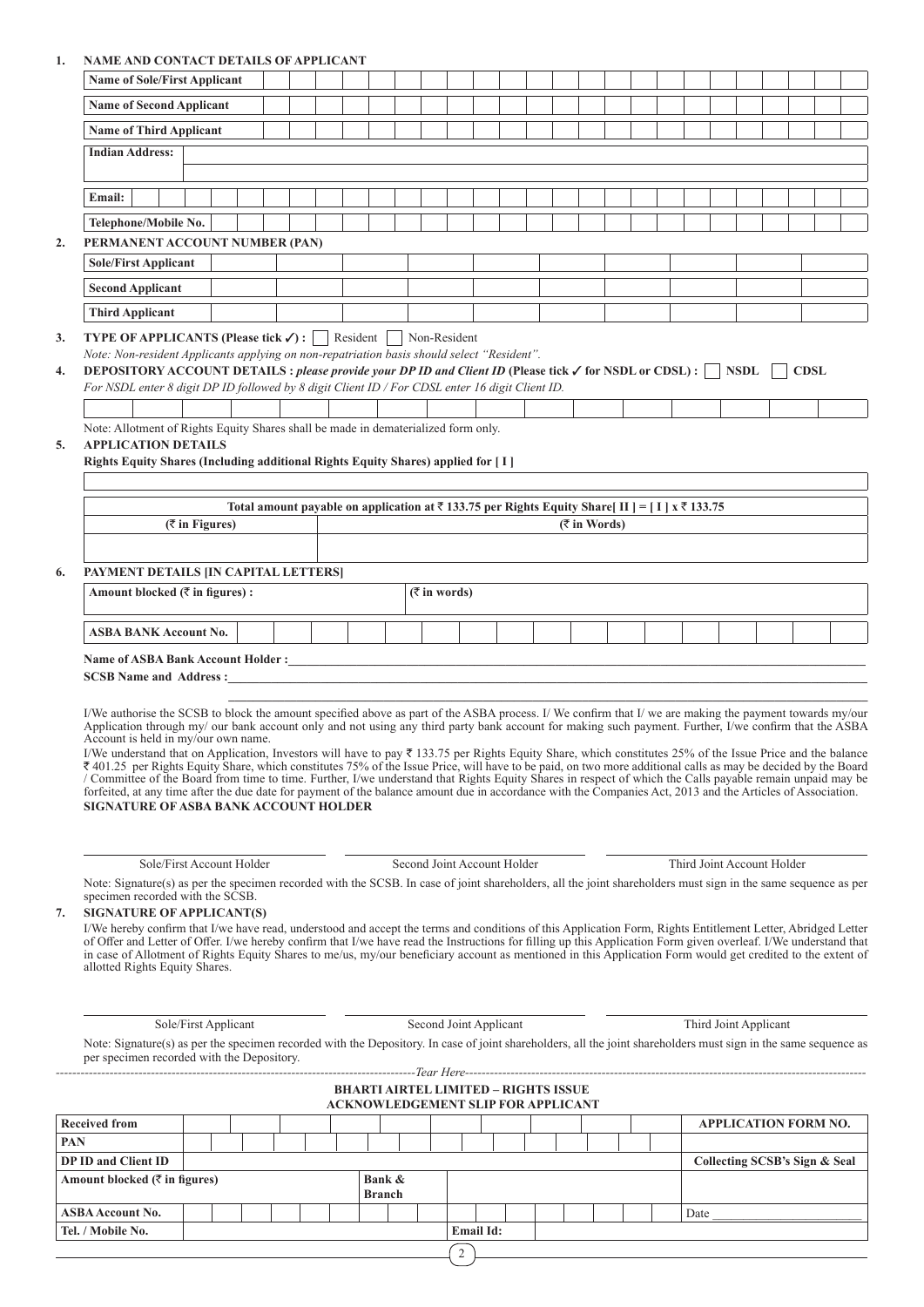## **GENERAL INSTRUCTIONS**

- a) Please read the instructions carefully before filling this Application Form.
- b) Please read the Letter of Offer (together with the International Supplement for investors outside of India) carefully to understand the Application process and applicable settlement process. All<br>references in this Appli of Offer and the Application Form, please refer below links provided on page 4 of this Application Form.
- c) The Application Form can be used by both the Eligible Equity Shareholders and the Renouncees.
- d) Applications should be (i) submitted to the Designated Branch of the SCSB or made online/electronic through the website of the SCSBs (if made available by such SCSB) for authorising such SCSB to block Application Money payable on the Application in their respective ASBA Accounts. Please note that on the Issue Closing Date, (i) Applications through ASBA process will be uploaded until 5.00 p.m. (Indian Stand
- e) Eligible Equity Shareholders are requested to provide relevant details (such as copies of self-attested PAN and client master sheet of demat account etc., details/ records confirming the legal and beneficial ownership o the credit of their Rights Entitlements by way of transfer from the demat suspense escrow account to their demat account at least one day before the Issue Closing Date, to enable such Eligible<br>Equity Shareholders to make a
- The Eligible Equity Shareholders who hold Equity Shares in physical form as on Record Date and who have not furnished the details of their demat account to the Registrar or our Company at least two Working Days prior to the Issue Closing Date, will not be able to renounce their Rights Entitlements. Equity Shareholders holding shares in physical form can update the details of their<br>respective demat accounts physical form as on Record Date; or (b) the Eligible Equity Shareholders, who hold Equity Shares in physical form as on Record Date and who have not furnished the details of their demat account<br>to the Registrar or our Comp subject to certain conditions. Such resident Eligible Equity Shareholders must check the procedure for Application by and credit of Rights Equity Shares in "- Making of an Application by Eligible<br>Equity Shareholders holdin Letter of Offer.
- f) An Investor, wishing to participate in this Issue, is required to have an ASBA enabled bank account with an SCSB, prior to making the Application. Please note that only those Investors who have a demat account can apply through ASBA facility.
- g) The Application should be complete in all respects. The Application Form found incomplete with regard to any of the particulars required to be given therein, and/or which are not completed in conformity with the terms o **in English only.**
- h) In case of non-receipt of Application Form, Application can be made on plain paper mentioning all necessary details as mentioned under the section "Making of an Application by Eligible Equity Shareholders on Plain Paper such SCSB to block Application Money in the said bank account maintained with the same SCSB. Applications on plain paper will not be accepted from any address outside India.
- i) Applications should not to be submitted to the Bankers to the Issue (assuming that such Bank is not an SCSB), our Company or the Registrar or the Lead Managers.
- j) Investors are required to provide necessary details, including details of the ASBA Account, authorization to the SCSB to block an amount equal to the Application Money in the ASBA Account mentioned in the Application Form.
- k) All Applicants, and in the case of Application in joint names, each of the joint Applicants, should mention their PAN allotted under the Income-tax Act, irrespective of the amount of the Application. Except for Applications on behalf of the Central or the State Government, the residents of Sikkim and the officials appointed by the courts. Applications without PAN will be considered incomplete and are liable to be rejected. With effect from August 16, 2010, the demat accounts for Investors for which PAN details have not been verified shall be "suspended for credit"<br>and no Allotment and credit of Right
- l) All payments will be made only by blocking the amount in the ASBA Account. Cash payment or payment by cheque or demand draft or pay order or NEFT or RTGS or through any other mode  $\frac{1}{2}$  is not acceptable for application. In case payment is made in contravention of this, the Application will be deemed invalid and the Application Money will be refunded and no interest will be paid in and the Appl thereon.
- m) For physical Applications through ASBA at Designated Branches of SCSB, signatures should be either in English or Hindi or in any other language specified in the Eighth Schedule to the Constitution of India. Signatures o must sign the Application as per the specimen signature recorded with the SCSB.
- n) In case of joint holders and physical Applications through ASBA process, all joint holders must sign the relevant part of the Application Form in the same order and as per the specimen signature(s) recorded with the SCS
- o) Please note that Applications through ASBA may be submitted at all designated branches of the SCSBs available on the SEBI website at https://www.sebi.gov.in/sebiweb/other/OtherAction. do?doRecognisedFpi=yes&intmId=34, updated from time to time, or at such other website as may be prescribed by SEBI from time to time.
- p) Applicants are required to ensure that the number of Rights Equity Shares applied for by them do not exceed the prescribed limits under the applicable law.
- q) The RBI has granted banking license dated April 11, 2016 to Airtel Payments Bank Limited, our Subsidiary in accordance with the Companies Act, for establishing payments bank and by way of letter dated March 11, 2016 to Airtel Payments Bank Limited stipulated that our Articles of Association shall be amended to incorporate the clause for seeking prior approval of the RBI in case of any change in shareholding of 5% or more of the total issued capital of our Company. Accordingly, our Company has amended its Articles of Association by insertion of article number 42A, to state<br>that "No person / group of India from time to time) of the total issued capital of the Company unless prior approval of the Reserve Bank of India has been obtained by such person / group of persons". Accordingly, any person<br>or group of persons who h submit a copy of the approval obtained from the RBI with the Application. Such approval from the RBI should clearly mention the name(s) of the persons who propose to apply in the Issue and the such approval from the RBI sh aggregate shareholding of the Applicant in the pre-Issue paid-up share capital of our Company, if any. In case of failure by such Applicant to submit the RBI approval, our Company may at its sole discretion keep on hold th
- r) The Applicants shall submit only one Application Form for the Rights Entitlements available in a particular demat account. In case of Investors who have provided details of demat account in accordance with the SEBI ICDR Regulations, such Investors will have to apply for the Rights Equity Shares from the same demat account in which they are holding the Rights Entitlements and<br>in case of multiple demat accou
- **s) Please note that Applications without depository account details shall be treated as incomplete and shall be rejected, except in case of Eligible Equity Shareholders who hold Equity Shares in physical form and are applying in this Issue in accordance with the ASBA Circulars.**
- Any Investor being an OCB is required not to be under the adverse notice of the RBI and to obtain prior approval from RBI for applying in this Issue and such approval should be submitted to Registrar to the Issue so that the same is received on or prior to the Issue Closing Date.
- U) Our Company reserves the right to treat as invalid any Application Form which: (i) appears to our Company or its agents to have been executed in, electronically transmitted from or dispatched<br>from the United States (unl connection with this Issue; or (iii) where either a registered Indian address is not provided or our Company believes acceptance of such Application Form may infringe applicable legal or regulatory<br>requirements; and our Co

## **LAST DATE FOR APPLICATION**

The last date for submission of the duly filled in the Application Form or a plain paper Application is, Thursday, October 21, 2021, i.e., Issue Closing Date. Our Board or any committee thereof may extend the said date for such period as it may determine from time to time, subject to the Issue Period not exceeding 30 days from the Issue Opening Date (inclusive of the Issue Opening Date).

If the Application Form is not submitted with an SCSB, uploaded with the Stock Exchanges and the Application Money is not blocked with the SCSB, on or before the Issue Closing Date or such date as may be extended by our Board or any committee thereof, the invitation to offer contained in the Letter of Offer shall be deemed to have been declined and our Board or any committee thereof shall be at liberty to dispose of the Equity Shares hereby offered, as set out in "*Terms of the Issue - Basis of Allotment*" on page 457 of the Letter of Offer.

Please note that on the Issue Closing Date, Applications will be uploaded until 5.00 p.m. (Indian Standard Time) or such extended time as permitted by the Stock Exchanges

## **WITHDRAWAL OF APPLICATION**

An Investor who has applied in this Issue may withdraw its Application at any time during Issue Period by approaching the SCSB where application is submitted. However, no Investor, may withdraw their Application post the Issue Closing Date **LIST OF SELF CERTIFIED SYNDICATE BANKS (SCSBs)**

| The | list \ | - of | banks | who l | have | registered                                                                         | with | SEBI to act |  | <b>as</b> | <b>SCSBs</b> | for | the | <b>ASRA</b> | Process |  |
|-----|--------|------|-------|-------|------|------------------------------------------------------------------------------------|------|-------------|--|-----------|--------------|-----|-----|-------------|---------|--|
|     |        |      |       |       |      | https://www.sebi.gov.in/sebiweb/other/OtherAction.do?doRecognisedFpi=ves&intmId=34 |      |             |  |           |              |     |     |             |         |  |

For this Issue, following banks would be acting as SCSB: 1. AU Small Finance Bank 2. Axis Bank Ltd 3. Bandhan Bank 4. Bank of Baroda 5. Bank of India 6. Bank of Maharashtra 7. Barclays Bank PLC 8. BNP Paribas 9. Canara Bank 10. Catholic Syrian Bank Limited 11. Central Bank of India 12. CITI Bank 13. City Union Bank Ltd 14. DBS Bank Ltd 15. Deutsche Bank 16. Dhanlaxmi Bank Limited 17. GP Parsik Sahakari Bank Limited 18. HDFC Bank Ltd 19. HSBC Ltd 20. ICICI Bank Ltd 21. IDBI Bank Ltd 22. IDFC First Bank 23. Indian Bank 24. Indian Overseas Bank 25. IndusInd Bank 26. J P Morgan Chase Bank 27. Janata Sahakari Bank Ltd 28. Karnataka Bank Ltd 29. Karur Vysya Bank Ltd 30. Kotak Mahindra Bank Ltd 31. Mehsana Urban Co-operative Bank Limited 32. Nutan Nagarik Sahakari Bank Ltd 33. Punjab & Sind Bank 34. Punjab National Bank 35. Rajkot Nagarik Sahakari Bank Ltd 36. RBL Bank Limited 37. South Indian Bank 38. Standard Chartered Bank 39. State Bank of India 40. SVC Co-operative Bank Ltd 41. Tamilnad Mercantile Bank Ltd 42. The Ahmedabad Mercantile Co-Op Bank Ltd 43. The Federal Bank 44. The Jammu & Kashmir Bank Limited 45. The Kalupur Commercial Cooperative Bank Ltd 46. The Lakshmi Vilas Bank Ltd 47. The Saraswat Co-Opearative Bank Ltd 48. The Surat Peoples Co-op Bank Ltd 49. TJSB Sahakari Bank Ltd 50. UCO Bank 51. Union Bank of India 52. YES Bank Ltd